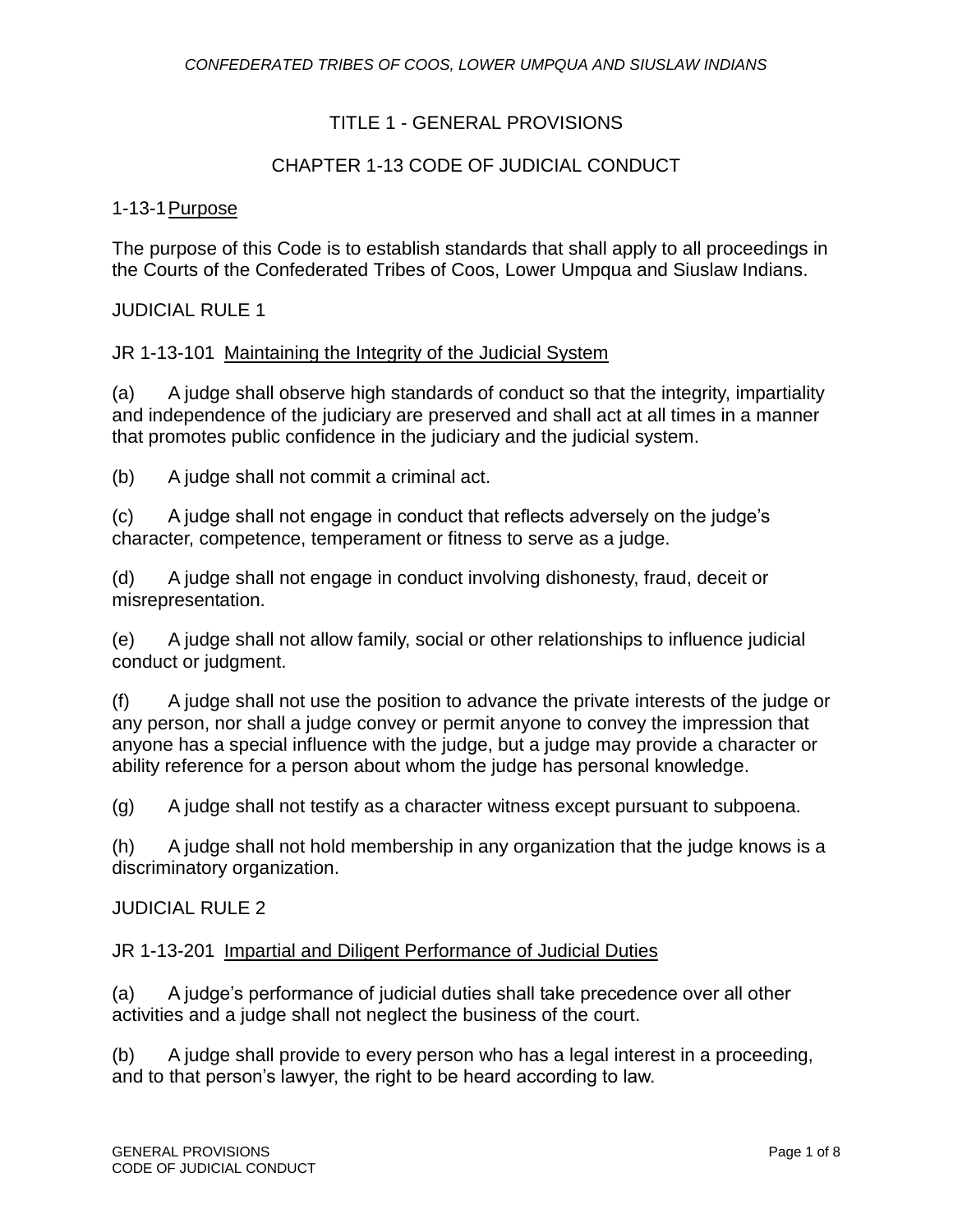(c) A judge shall not communicate or permit or cause another to communicate with a lawyer or party about any matter in an adversary proceeding outside the course of the proceeding, except with the consent of the parties or as expressly authorized by law or permitted by this rule.

(d) A judge may communicate ex parte when circumstances require for scheduling, administrative purposes or emergencies that do not deal with substantive matters or issues on the merits, provided that:

(1) the judge reasonably believes that no party will gain a procedural or tactical advantage as a result of the ex parte communication; and

(2) the judge makes provision by delegation or otherwise promptly to notify all other parties of the substance of the ex parte communication and allows an opportunity to respond.

(e) A judge shall promptly disclose to the parties any communication not otherwise prohibited by this rule that will or reasonably may influence the outcome of any adversary proceeding. The disclosure shall identify the person with whom the communication occurred and the substance of the communication, and the judge shall give the parties a reasonable opportunity to respond to the information disclosed.

## JR 1-13-202 Public Comment

(a) A judge shall not, while a proceeding is pending in any court within the judge's jurisdiction, make any public comment that might reasonably be expected to affect the outcome or impair the fairness of the proceeding. The judge shall require similar abstention on the part of court personnel who are subject to the judge's direction or control. This rule shall not prohibit a judge from making public statements in the course of official duties, from explaining for public information the procedures of the courts, from establishing a defense to a criminal charge or civil claim against the judge or from otherwise responding to allegations concerning the judge's conduct in the proceeding.

## JR 1-13-203 Honesty, Trustworthiness, or Fitness

(a) A judge possessing knowledge that another judge or a lawyer has committed a violation of the rules of judicial or professional conduct or law that raises a substantial question as to that individual's honesty, trustworthiness or fitness as a judge or lawyer shall inform the Tribal Council of the Tribes and the Disciplinary Agency of the appropriate Bar Association.

(b) A judge possessing knowledge or evidence concerning another judge or lawyer shall reveal that knowledge or evidence on request by an authority empowered to investigate or act upon the conduct.

## JR 1-13-204 Appointment

(a) A judge shall make any appointment only on the basis of merit.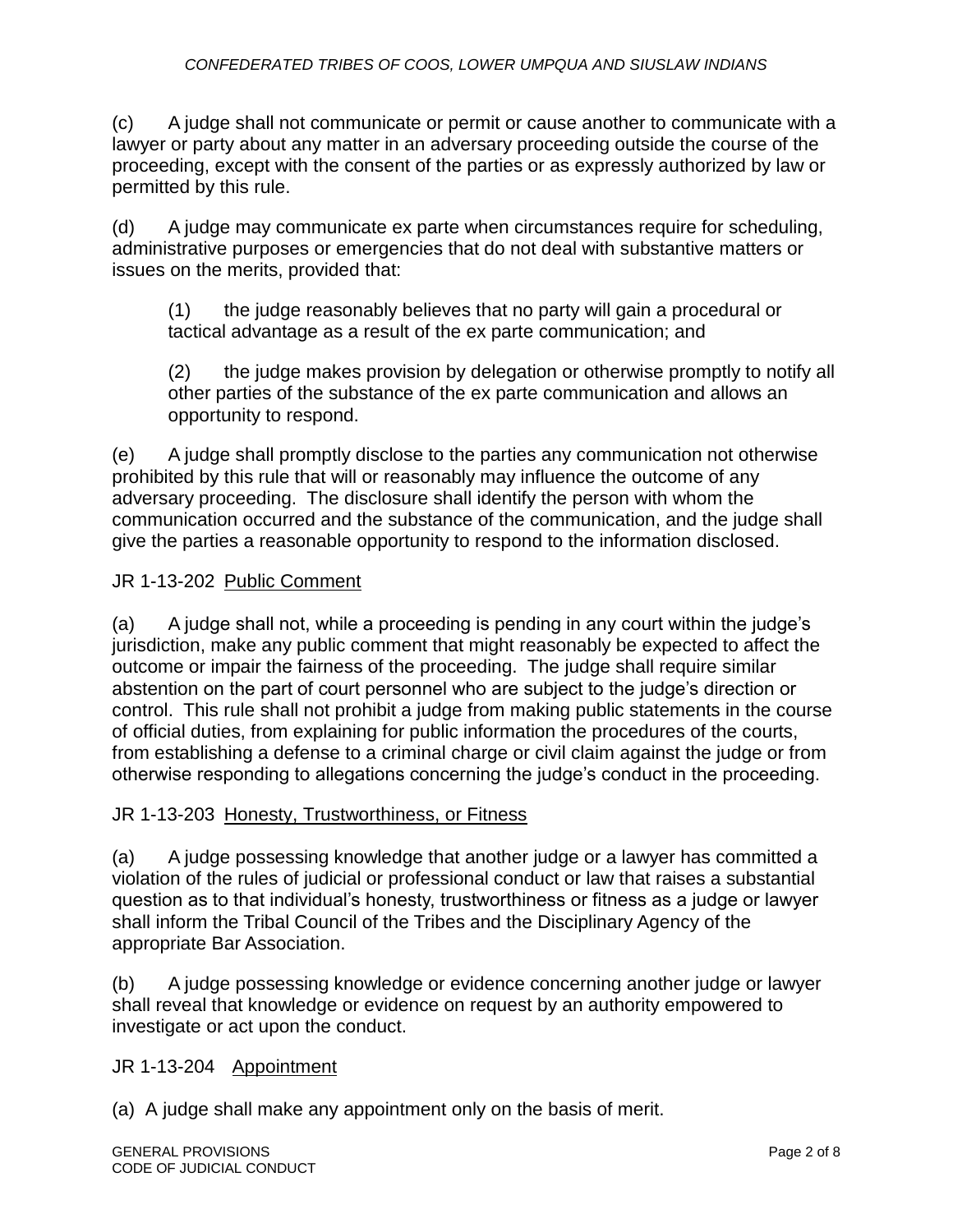## JR 1-13-205 Disqualification

(a) A judge shall disqualify himself or herself in a proceeding in which the judge's impartiality reasonably may be questioned, including but not limited to the following:

(1) the judge has a bias or prejudice concerning a party or has personal knowledge of disputed evidentiary facts concerning the proceeding;

(2) the judge served as a lawyer in the matter in controversy, or a lawyer with whom the judge previously was associated served during the association as a lawyer in the matter, or the judge or the lawyer has been a material witness in the matter;

(3) the judge knows that the judge, individually or as a fiduciary, or the judge's extended family, wherever residing, or any other person residing in the judge's household has a financial interest in the subject matter in controversy, is a party to the proceeding or has any other interest that could be substantially affected by the outcome of the proceeding; and

(4) the judge, the judge's extended family wherever residing, or any other person residing in the judge's household:

(A) is a party to the proceeding, or an officer, director, partner or trustee of a party;

(B) is acting as a lawyer in the proceeding;

(C) is known by the judge to have an interest that could be substantially affected by the outcome of the proceeding; or

(D) is, to the judge's knowledge, likely to be a material witness in the proceeding.

(b) A judge shall be responsible for knowing about the judge's financial interests, including such interests relating to service as a fiduciary, and shall make reasonable efforts to be informed about the financial interests of the judge's extended family, wherever residing.

(c) A judge who is disqualified under this rule may, rather than withdraw from the proceeding, disclose on the record the basis of the disqualification. If, after such disclosure, the parties all agree in writing or on the record that the judge's relationship is immaterial or that the judge's financial interest is insubstantial, the judge may participate in the proceeding. Any writing signed by or on behalf of all parties, shall be incorporated in the record of the proceeding.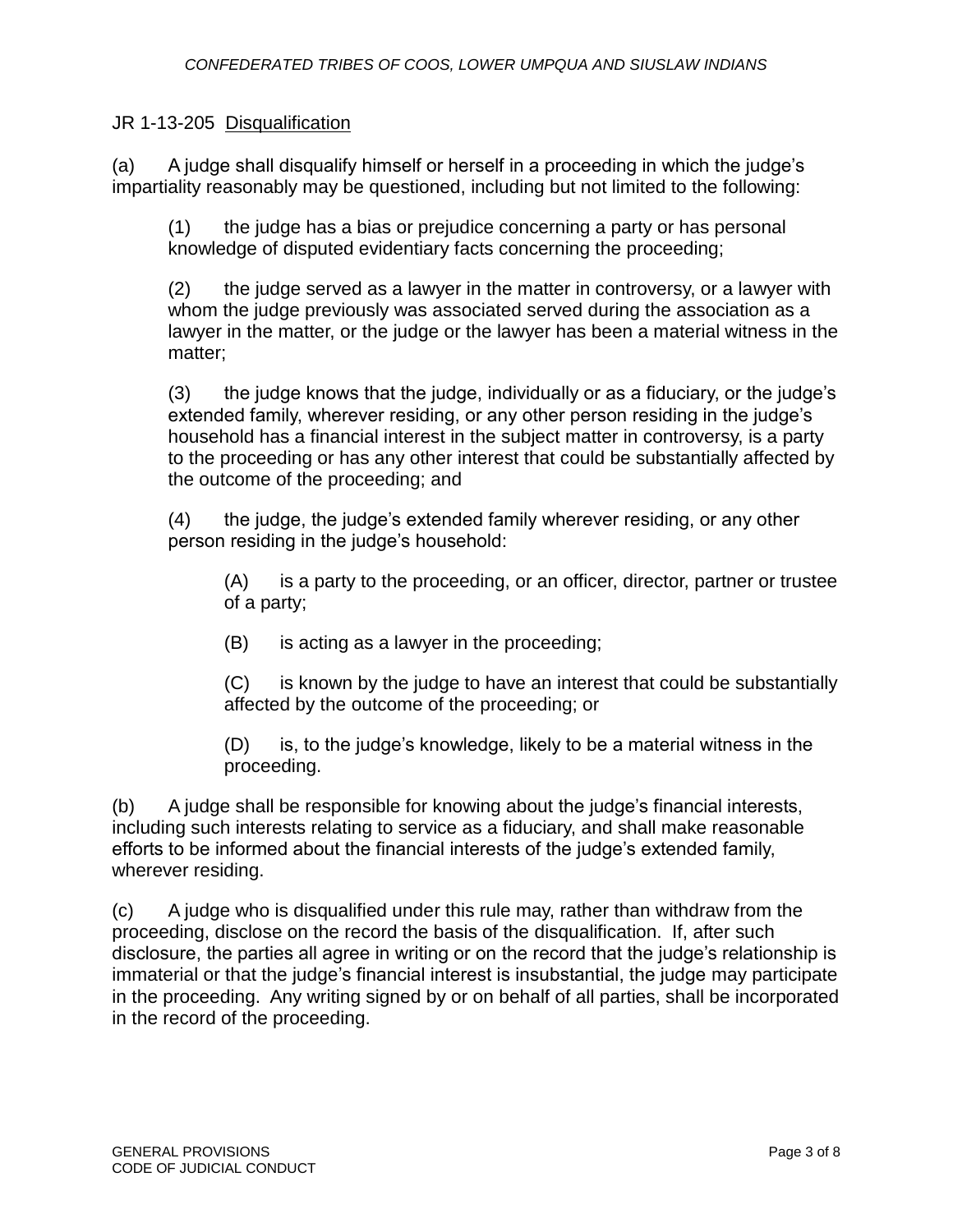### JR 1-13-206 Faithful to the Law

(a) A judge shall be faithful to the law and shall decide matters on the basis of the facts and applicable law.

#### JR 1-1-3-207 Partisan Interests

(a) A judge shall not be swayed by partisan interests, public clamor or fear of criticism.

#### JR 1-13-208 Order and Decorum

(a) A judge shall maintain order and decorum in proceedings before the judge.

#### JR 1-13-209 Conduct

(a) A judge shall be patient, dignified and courteous to litigants, jurors, witnesses, lawyers, court personnel and members of the public.

(b) A judge shall not act in a way that the judge knows, or reasonably should know, would be perceived by a reasonable person as biased or prejudiced toward any of the litigants, jurors, witnesses, lawyers or members of the public.

#### JUDICIAL RULE 3

## JR 1-13-301 Extra Judicial Activities, Minimizing the Risk of Conflict with Judicial **Obligations**

(a) A judge shall not serve as an officer, director, trustee or advisor of a private or public corporation or of an educational, religious, charitable, fraternal, political or civic organization if the corporation or organization regularly engages in proceedings that would ordinarily come before the judge or in adversary proceedings in the court.

#### JR 1-13-302 Solicitation Prohibited

(a) A judge shall not personally solicit funds for any private or public corporation or for any educational, religious, charitable, fraternal, political or civic organization or use or permit the use of the prestige of the judicial office for that purpose, but may be an officer, director or trustee of such an organization. This rule does not prohibit a judge from assisting an organization or governmental agency devoted to improvement of the law, legal education, the legal system, or the administration of justice in raising, managing or investing funds nor does it prohibit the judge from making recommendations to public- and private-granting agencies on projects and programs concerning the law, legal education, the legal system, and the administration of justice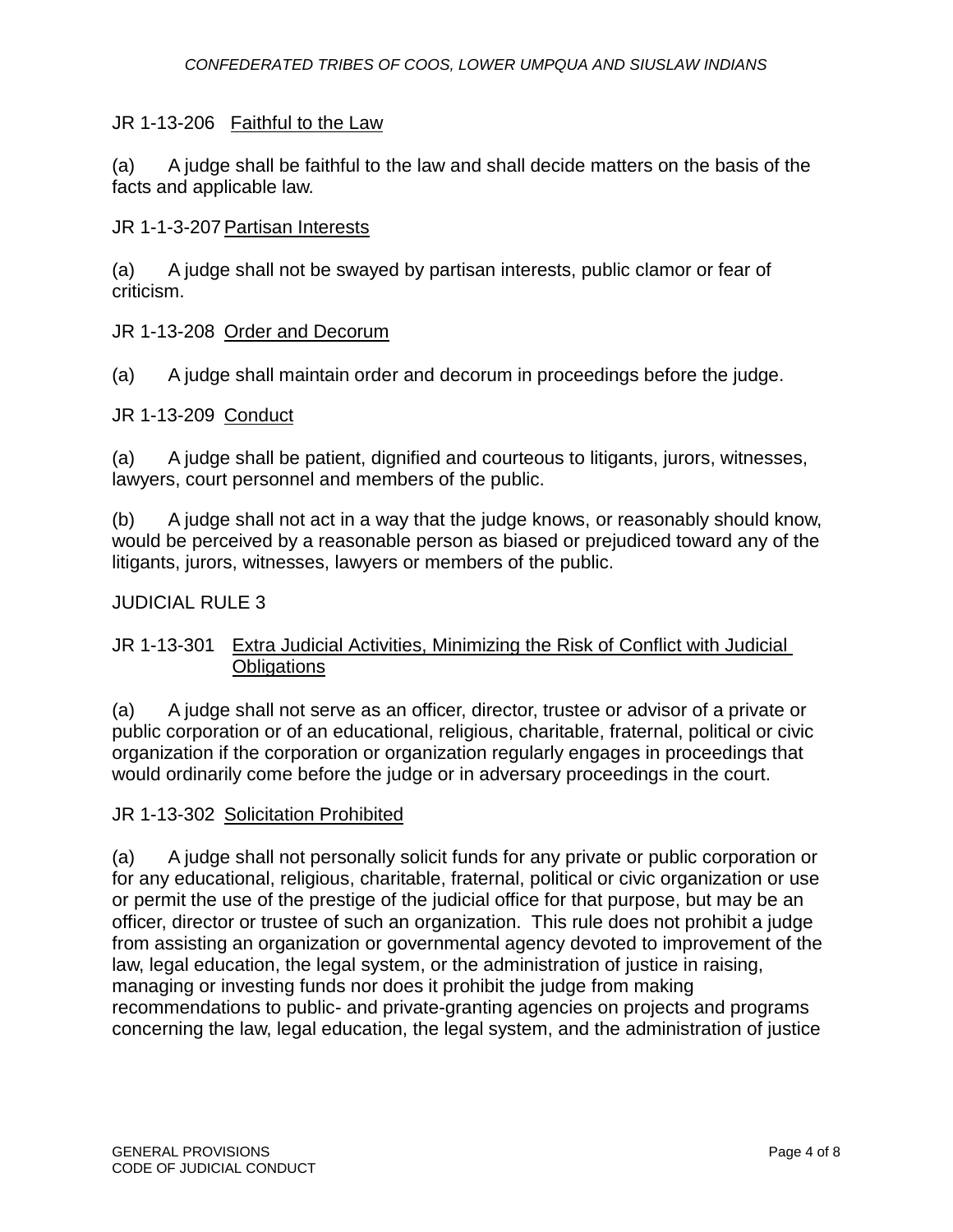## JR 1-13-303 Gifts, Bequests, Favors or Loans

(b) A judge shall not directly or indirectly accept gifts, bequests, favors or loans from anyone, except that a judge may accept:

(1) gifts incident to a public testimonial to the judge, books supplied by publishers on a complimentary basis for official use or invitations to the judge to attend law-related functions or activities related to the improvement of law, legal education, the legal system or the administration of justice;

(2) ordinary social hospitality; gifts, bequests, favors or loans from relatives; gifts from friends for wedding, birthday or other personal occasions; loans from lending institutions in the regular course of business on terms generally available to persons who are not judges; or scholarships, fellowships or grants awarded on terms applied to other applicants; and

(3) any other gift, bequest, favor or loan only if the donor is not a party or other person whose interests have come or are likely to come before the judge.

## JR 1-13-304 Nonpublic Information

(a) Nonpublic information acquired by a judge in a judicial capacity shall not be used or disclosed for any purpose not related to judicial duties.

## JUDICIAL RULE 4

## JR 1-13-401 Political Activity by a Judge

(a) A judge shall not engage in political activity that

(1) involves persons, organizations or specific issues that would disqualify a judge under JR 1-13-205;

(2) creates a reasonable doubt about the judge's impartiality toward persons, organizations or factual issues that foreseeably may come before the court on which the judge serves, whether or not the judge would be disqualified;

(3) implies support by the judge in the judge's official capacity to a cause other than the improvement of the law, legal education, the legal system, or the administration of justice; or

(4) jeopardizes the political impartiality of the judicial branch of government.

(b) A judge shall not authorize any public official, or employee or other person who is subject to the judge's direction or control to do anything that a judge may not do under JR 1-13-401(a)(1)-(4) or to do on the judge's behalf anything that the judge may not do under JR 1-13-401(a)(1)-(4).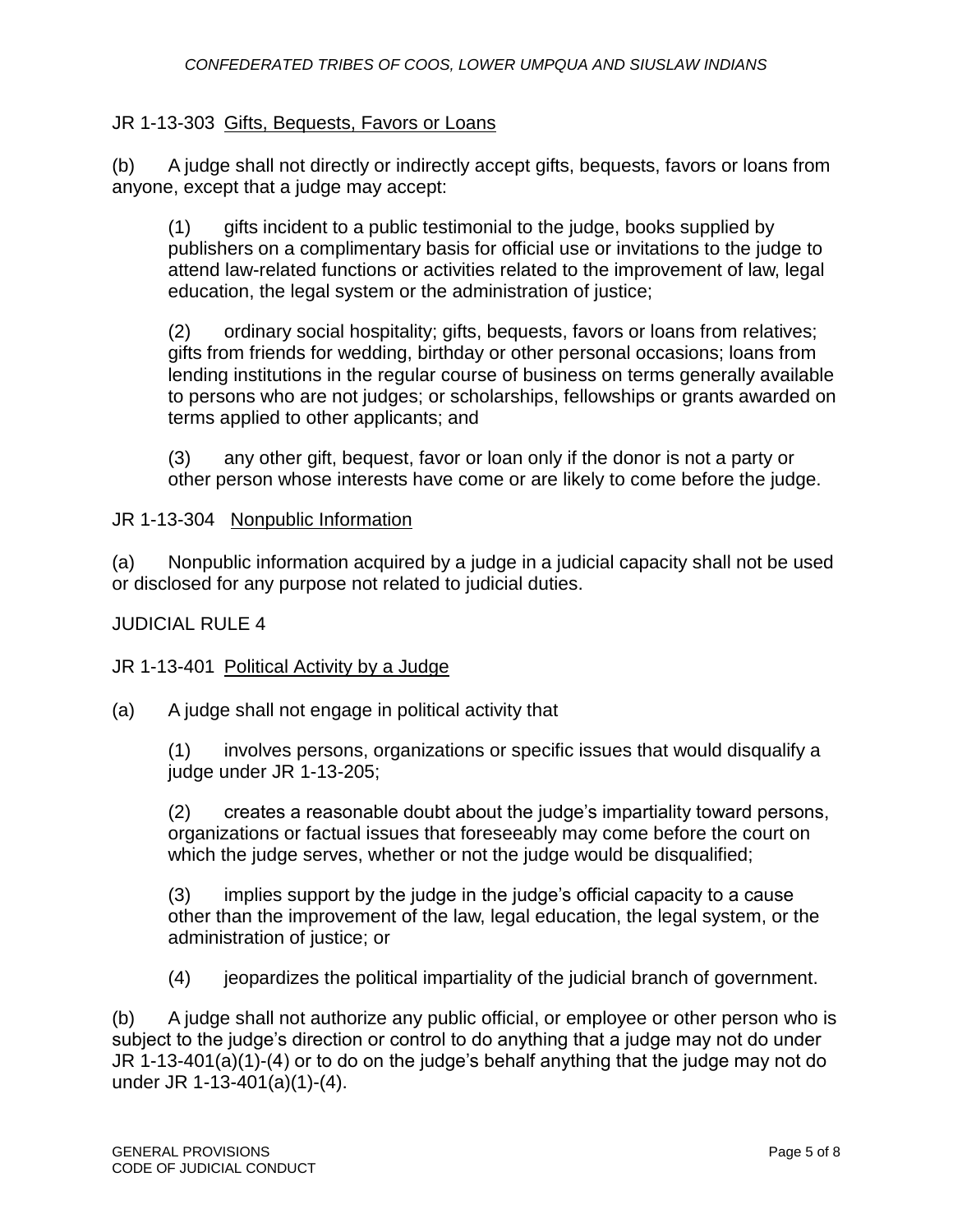#### JR 1-13-402 Misrepresentation, Pledges, or Promises

#### (a) A judge shall not:

(1) Misrepresent the judge's identity, qualifications, present position, education, experience or other fact;

(2) Make pledges or promises of conduct in office that could inhibit or compromise the faithful, impartial and diligent performance of the duties of the office;

(3) Seek support for the judge or invite opposition to another judicial candidate because of membership by either candidate in a political organization; or

(4) Publicly identify the judge, for the purpose of appointment, as a member of a political party other than by registering to vote.

#### JR 1-13-403 Candidate for Elective Public Non Judicial Office

(a) A judge shall resign the judicial office before becoming a candidate for an elective public non judicial office, which occurs when the judge announces the candidacy.

(b) The provisions of JR 1-13-401(a)-(b) and JR 1-13-402(a) also apply to any person who becomes a candidate for an elective judicial office, which occurs when the person announces the candidacy.

## JUDICIAL RULE 5

#### JR 1-13-501 Application of Judicial Rules

(a) Anyone, whether or not a lawyer, who is an officer of the court system of the Tribes performing judicial functions is a judge for the purposes of this Code. All judges shall comply with this Code except as provided otherwise in this rule.

#### JR 1-13-502 Conflict

(a) A person who serves as a judge shall not, except with the express consent of the parties and lawyers, accept a judicial assignment involving a lawyer or law firm that the person is then opposing, as a lawyer or a party, in any legal proceeding.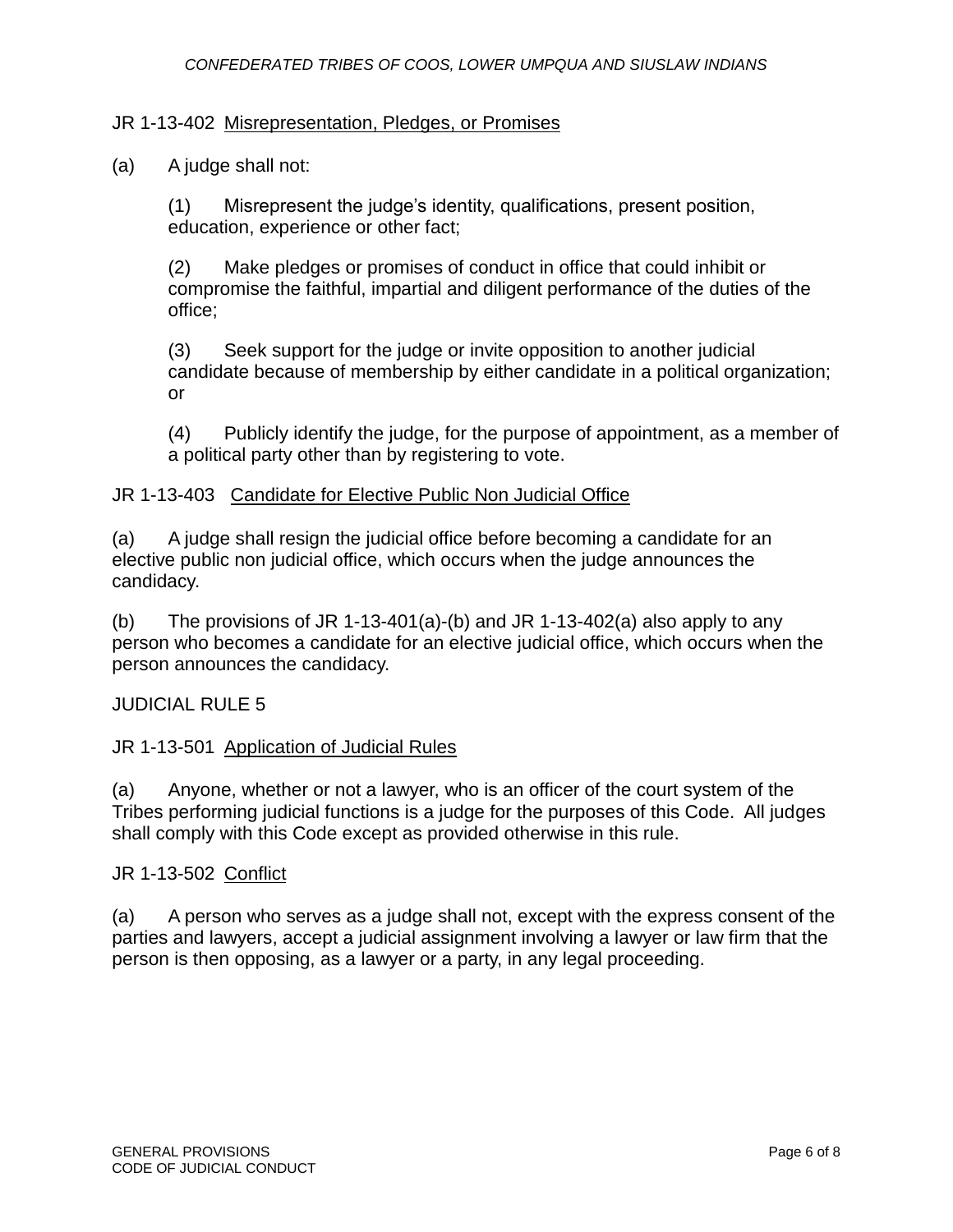## APPENDIX A

# LEGISLATIVE HISTORY AND EDITORIAL CHANGES